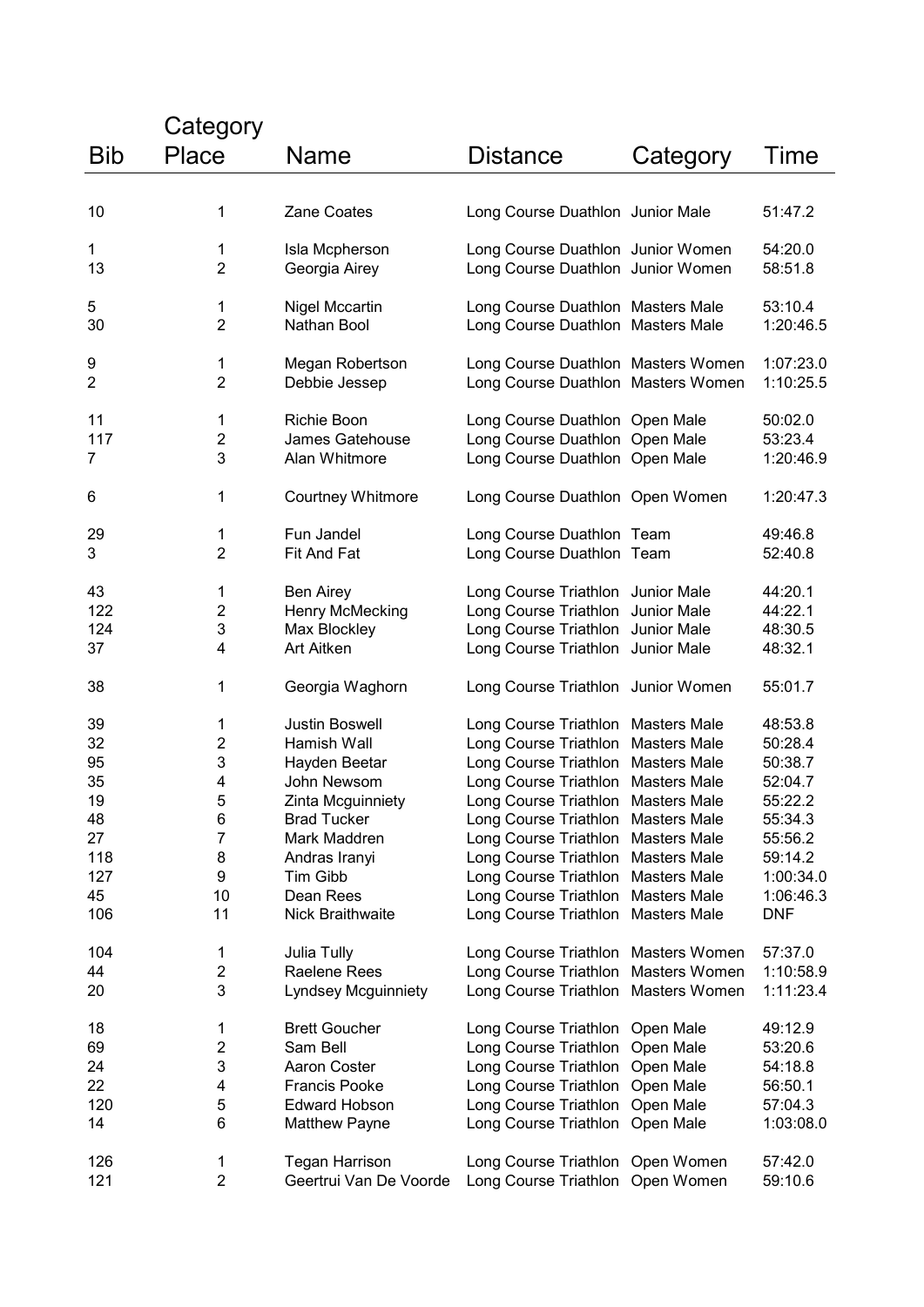| 15  | 3                       | Josie Dixon                                       | Long Course Triathlon Open Women          | 1:02:03.7  |
|-----|-------------------------|---------------------------------------------------|-------------------------------------------|------------|
| 49  | 4                       | Karen Donbroski                                   | Long Course Triathlon Open Women          | 1:08:56.9  |
| 98  | 1                       | Worst Game Of Tag Ever Long Course Triathlon Team |                                           | 53:25.9    |
| 23  | $\overline{c}$          | Ladbrooks Legends                                 | Long Course Triathlon Team                | 55:46.5    |
| 99  | 3                       | <b>Better Late Than Never</b>                     | Long Course Triathlon Team                | 58:26.0    |
| 100 | 4                       | The Palmers                                       | Long Course Triathlon Team                | 58:26.3    |
| 215 | 1                       | Louis Hiatt                                       | Short Course Duathlon Junior Male         | 31:29.4    |
| 60  | $\overline{c}$          | Vaughan Smart                                     | Short Course Duathlon Junior Male         | 32:25.5    |
| 237 | 3                       | Noah Madgwick                                     | Short Course Duathlon Junior Male         | 33:01.6    |
| 242 | 4                       | George Ranken                                     | Short Course Duathlon Junior Male         | 35:11.7    |
| 232 | 5                       | Max Cosgriff                                      | Short Course Duathlon Junior Male         | 35:26.4    |
| 218 | 6                       | Zac Hibbs                                         | Short Course Duathlon Junior Male         | 36:20.2    |
| 213 | $\overline{7}$          | Sam Ensor                                         | Short Course Duathlon Junior Male         | 37:44.4    |
| 256 | 8                       | <b>Marcus Fogarty</b>                             | Short Course Duathlon Junior Male         | 38:20.2    |
| 108 | 9                       | Hamish Pennycuick                                 | Short Course Duathlon Junior Male         | 39:07.6    |
| 253 | 10                      | <b>Travis Hibbs</b>                               | <b>Short Course Duathlon Junior Male</b>  | 39:27.2    |
| 200 | 11                      | George Kavanagh                                   | Short Course Duathlon Junior Male         | 40:10.3    |
| 251 | 12                      | <b>Frederick Gorman</b>                           | Short Course Duathlon Junior Male         | 44:23.9    |
| 257 | 13                      | Samuel Taylor                                     | Short Course Duathlon Junior Male         | 46:39.5    |
| 201 |                         | Emma Barnett                                      | Short Course Duathlon Junior Women        | <b>DNF</b> |
| 138 | 1                       | Neil Trimboy                                      | <b>Short Course Duathlon Masters Male</b> | 33:26.2    |
| 61  | $\overline{2}$          | Paul Clark                                        | <b>Short Course Duathlon Masters Male</b> | 34:30.4    |
| 56  | 3                       | <b>Peter Saunders</b>                             | <b>Short Course Duathlon Masters Male</b> | 36:16.6    |
| 62  | 1                       | <b>Shelley Bundy</b>                              | Short Course Duathlon Masters Women       | 36:36.4    |
| 64  | $\overline{2}$          | Michaela Cooper                                   | Short Course Duathlon Masters Women       | 46:54.0    |
| 53  | 1                       | Polly Moseley                                     | Short Course Duathlon Open Women          | 37:15.7    |
| 57  | $\overline{2}$          | Shalamar Wati                                     | Short Course Duathlon Open Women          | 48:48.2    |
| 212 | 1                       | <b>Waihi Warriors</b>                             | Short Course Duathlon Team                | 39:48.7    |
| 88  | 1                       | Thomas Newsom                                     | Short Course Triathlon Junior Male        | 26:15.7    |
| 111 | $\overline{\mathbf{c}}$ | Gwilym Jones                                      | Short Course Triathlon Junior Male        | 26:52.1    |
| 74  | 3                       | <b>Andre Free</b>                                 | Short Course Triathlon Junior Male        | 27:20.1    |
| 31  | 4                       | <b>Cohnor Welsh</b>                               | Short Course Triathlon Junior Male        | 27:43.5    |
| 214 | 5                       | Alex Cosgriff                                     | Short Course Triathlon Junior Male        | 30:14.2    |
| 250 | 6                       | Jack Molloy                                       | Short Course Triathlon Junior Male        | 31:25.1    |
| 210 | 7                       | Mason Mclachlan                                   | Short Course Triathlon Junior Male        | 31:27.3    |
| 137 | 8                       | James Trimboy                                     | Short Course Triathlon Junior Male        | 31:32.2    |
| 134 | 9                       | Sam Draper                                        | Short Course Triathlon Junior Male        | 31:59.2    |
| 71  | 10                      | George Henry                                      | Short Course Triathlon Junior Male        | 32:23.2    |
| 243 | 11                      | <b>Luke Sanders</b>                               | Short Course Triathlon Junior Male        | 32:35.0    |
| 248 | 12                      | Sam Hurst                                         | Short Course Triathlon Junior Male        | 33:59.3    |
| 85  | 13                      | <b>Charlie Saunders</b>                           | Short Course Triathlon Junior Male        | 34:11.9    |
| 229 | 14                      | Griffin Roycroft                                  | Short Course Triathlon Junior Male        | 34:22.6    |
| 114 | 15                      | Robbie Lampe                                      | Short Course Triathlon Junior Male        | 34:23.9    |
| 72  | 16                      | Declan Henry                                      | Short Course Triathlon Junior Male        | 34:28.8    |
| 68  | 17                      | <b>Miller Taylor</b>                              | Short Course Triathlon Junior Male        | 34:32.4    |
| 219 | 18                      | Sam Maxwell                                       | Short Course Triathlon Junior Male        | 34:33.7    |
| 240 | 19                      | Louis O'Sullivan                                  | Short Course Triathlon Junior Male        | 34:50.1    |
| 227 | 20                      | George Currie                                     | Short Course Triathlon Junior Male        | 35:15.4    |